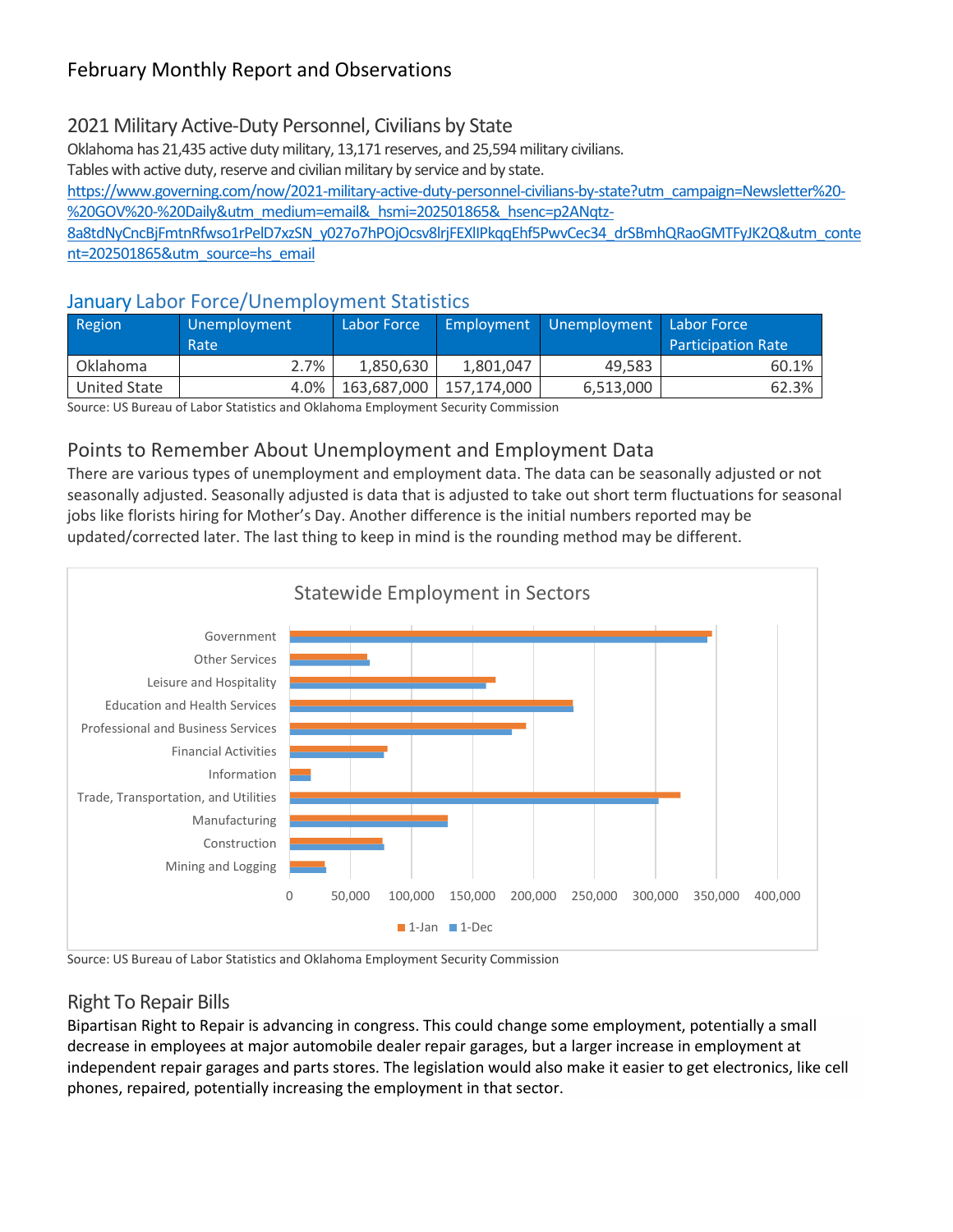#### New Hotels Cause Old Hotels Closures

With the new hotels recently opened or opening in the larger communities, we should think about employees transitioning out of jobs at old hotels that may be closing or downgrading.

### Need for Electricians

Potential long term need for more electricians to upgrade wiring in residences, install chargers in residences, and to install public chargers to handle electric vehicles. The average residence does not have the electrical service necessary to handle rapid chargers.

#### Jobs at Risk of Automation

By: Janice [Francis-Smith](https://journalrecord.com/author/jfrancissmith/) The Journal Record January 31, 2022

Oklahoma City ranked 19th on a list of U.S. cities with the highest number of jobs at risk of automation. Commodity.com found that 42.1% of jobs in the Oklahoma City metro area – an estimated 180,940 jobs – are at high risk for automation in the near future. Another 19.8% of jobs are at medium risk, and 38.1% of jobs are deemed low risk for automation.

"In the last few years, it has become more common to order food from a kiosk, see machines cleaning airport floors, and talk to a chatbot instead of a customer service agent," reads the report. "The COVID-19 pandemic has accelerated the adoption of these technologies as well as others, many of which can be used to perform tasks that humans used to do. Machines do not call out sick or spread disease and can replace workers to aid in social distancing."

Delaware-based commodity trading guide publisher Commodity.com created the list by correlating data from the Bureau of Labor Statistics with an Oxford University study that calculated which occupations are most likely to become automated in the near future. The analysis also cited a study from the Brookings Institution, which found that increased automation does not necessarily eliminate certain jobs and may result in better wages for jobs that cannot be performed by a machine.

The analysis found that the percentage of jobs at risk for automation in Oklahoma is only slightly higher than the national average of 41.9%.

Oklahoma City had a smaller percentage of jobs at risk for automation than Dallas/Fort Worth, which ranked 13th on the list with 42.8%.

<https://journalrecord.com/2022/01/31/thousands-of-okc-jobs-at-risk-of-automation/>

#### \$400M Veteran Education Pandemic Program Goes Largely Unused

Congress created the Veteran Rapid Retraining Assistance Program last year as part of the American Rescue Plan. The program, known as VRRAP, offers education and training for veterans who became unemployed during the pandemic and have already used their GI Bill entitlement.

Congress allocated \$386 million to the Department of Veterans Affairs to run the program. It has the capacity to train up to 17,250 veterans for high-demand jobs, including positions in the technology, engineering and health care industries. Since it began accepting students nine months ago, about 4,000 students have enrolled. Fewer than 700 have graduated from the program, and nearly 100 veterans have been employed into the field for which they received training.

[https://www.governing.com/community/400m-veteran-education-pandemic-program-goes-largely](https://www.governing.com/community/400m-veteran-education-pandemic-program-goes-largely-unused?utm_campaign=Newsletter%20-%20GOV%20-%20Daily&utm_medium=email&_hsmi=202979345&_hsenc=p2ANqtz-_YX0TlqxPTUIPRppysD55AwNW7Khprj5H4KWt_j9Mn1VwPTkeMwR4TH8H2AGibZVRw7Iw38DiYQjqArPs1kWgTgJin2g&utm_content=202979345&utm_source=hs_email)[unused?utm\\_campaign=Newsletter%20-%20GOV%20-](https://www.governing.com/community/400m-veteran-education-pandemic-program-goes-largely-unused?utm_campaign=Newsletter%20-%20GOV%20-%20Daily&utm_medium=email&_hsmi=202979345&_hsenc=p2ANqtz-_YX0TlqxPTUIPRppysD55AwNW7Khprj5H4KWt_j9Mn1VwPTkeMwR4TH8H2AGibZVRw7Iw38DiYQjqArPs1kWgTgJin2g&utm_content=202979345&utm_source=hs_email)

[%20Daily&utm\\_medium=email&\\_hsmi=202979345&\\_hsenc=p2ANqtz-](https://www.governing.com/community/400m-veteran-education-pandemic-program-goes-largely-unused?utm_campaign=Newsletter%20-%20GOV%20-%20Daily&utm_medium=email&_hsmi=202979345&_hsenc=p2ANqtz-_YX0TlqxPTUIPRppysD55AwNW7Khprj5H4KWt_j9Mn1VwPTkeMwR4TH8H2AGibZVRw7Iw38DiYQjqArPs1kWgTgJin2g&utm_content=202979345&utm_source=hs_email)

[\\_YX0TlqxPTUIPRppysD55AwNW7Khprj5H4KWt\\_j9Mn1VwPTkeMwR4TH8H2AGibZVRw7Iw38DiYQjqArPs1kWgTgJi](https://www.governing.com/community/400m-veteran-education-pandemic-program-goes-largely-unused?utm_campaign=Newsletter%20-%20GOV%20-%20Daily&utm_medium=email&_hsmi=202979345&_hsenc=p2ANqtz-_YX0TlqxPTUIPRppysD55AwNW7Khprj5H4KWt_j9Mn1VwPTkeMwR4TH8H2AGibZVRw7Iw38DiYQjqArPs1kWgTgJin2g&utm_content=202979345&utm_source=hs_email) [n2g&utm\\_content=202979345&utm\\_source=hs\\_email](https://www.governing.com/community/400m-veteran-education-pandemic-program-goes-largely-unused?utm_campaign=Newsletter%20-%20GOV%20-%20Daily&utm_medium=email&_hsmi=202979345&_hsenc=p2ANqtz-_YX0TlqxPTUIPRppysD55AwNW7Khprj5H4KWt_j9Mn1VwPTkeMwR4TH8H2AGibZVRw7Iw38DiYQjqArPs1kWgTgJin2g&utm_content=202979345&utm_source=hs_email)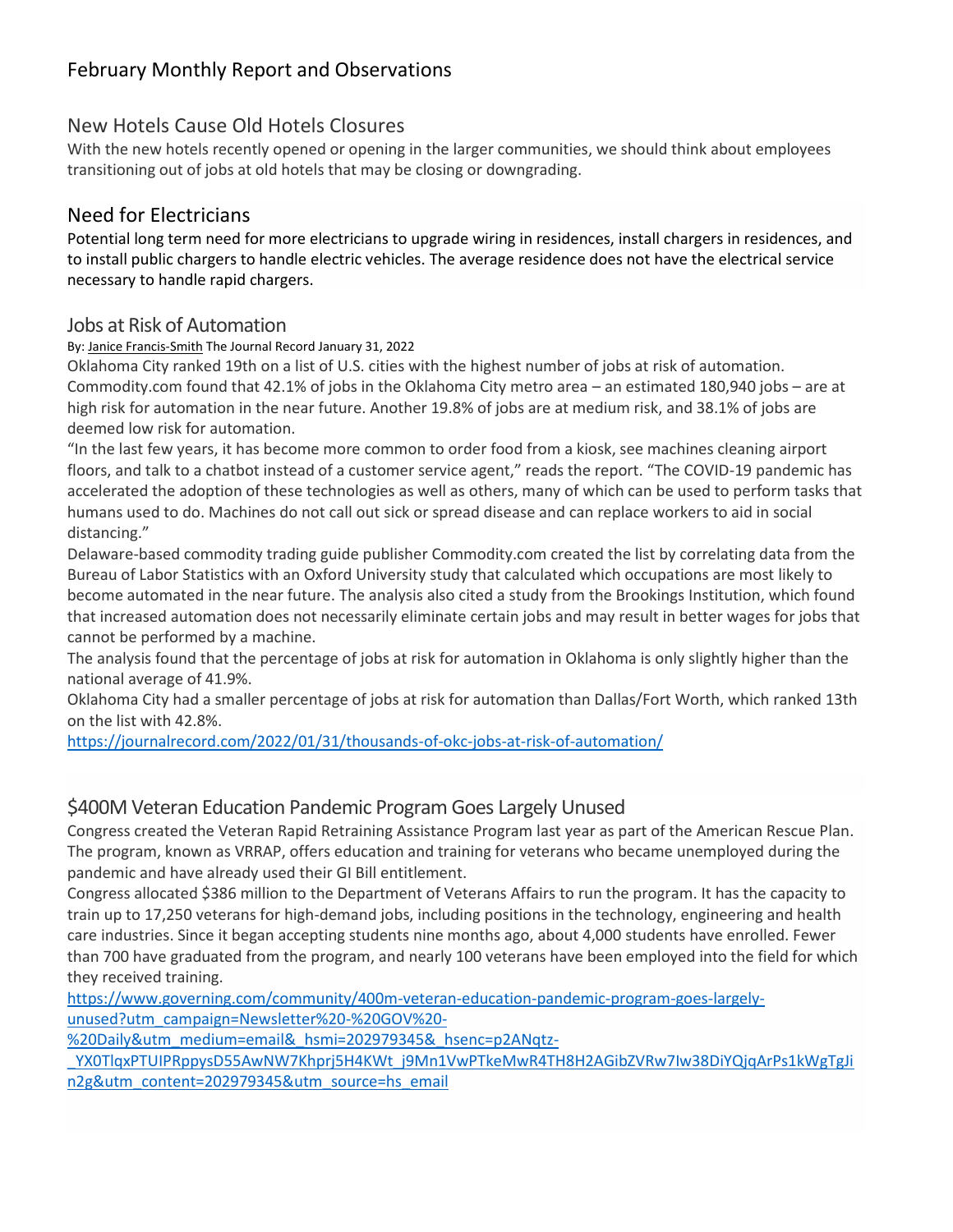### Oklahoma Average Hourly Wage

The Oklahoma private sector average hourly wage (12-month average) in January grew to \$25.49 up from \$25.33 the prior month and \$24.90 a year ago.

#### [A Boeing 747 burns one ton of fuel while taxiing. This electric towing system could help](https://www.fastcompany.com/90716645/a-boeing-747-burns-one-ton-of-fuel-while-taxiing-this-electric-towing-system-could-help)

Known as the Aircraft Towing System (ATS), the concept promises fuel savings and fewer carbon emissions while planes are on the ground. It works something like this: After the plane lands, the pilot drives the aircraft's nosewheel (the landing wheel at the front of the plane) onto a tow dolly, where it's secured in place.

ATS is the brainchild of Polish businessman Stan Malicki, who, in 2015, partnered with Vince Howie, thendirector of aerospace and defense with the Oklahoma Department of Commerce. The company is now based in Oklahoma, where Tinker Air Force Base and American Airlines's maintenance stations are located. [https://www.fastcompany.com/90716645/a-boeing-747-burns-one-ton-of-fuel-while-taxiing-this-electric-towing](https://www.fastcompany.com/90716645/a-boeing-747-burns-one-ton-of-fuel-while-taxiing-this-electric-towing-system-could-help)[system-could-help](https://www.fastcompany.com/90716645/a-boeing-747-burns-one-ton-of-fuel-while-taxiing-this-electric-towing-system-could-help)

### Job Posting Regional Breakdown



Source: EMSI – economicmodeling.com-2021.1

# How Will Russian – Ukraine War Affect Oklahoma

How will the war and sanctions affect Oklahoma?

- Short term increase in oil and gas prices resulting in higher local profits for oil companies.
- Possible medium term increase in oil and gas prices will eventually result in more drilling. (Currently investors are not willing to fund major increases in drilling)
- Unknown effect on commercial airline international flights with Oklahoma operations (American Airlines, Southwest, and Alaska).
- Probable medium and long term increase in military aviation spending by NATO countries affecting Oklahoma (Tinker, Altus, Kratos, Boeing, etc.).
- The **large** increase in wheat prices will help Oklahoma wheat producers, while the increase in fuel prices will hurt wheat producers. (Russia is the world's largest exporter of wheat and a major exporter of oil)
- Short term higher fuel prices affecting transportation and all farmers.
- Higher fuel prices increasing the interest in working from home.
- Higher fertilizer prices affecting farmers.
- Overall increase in inflation.

# Do you have a large layoff approaching?

Bill Hancock at Oklahoma Office of Workforce Development can coordinate help! Bill.hancock@okcommerce.gov